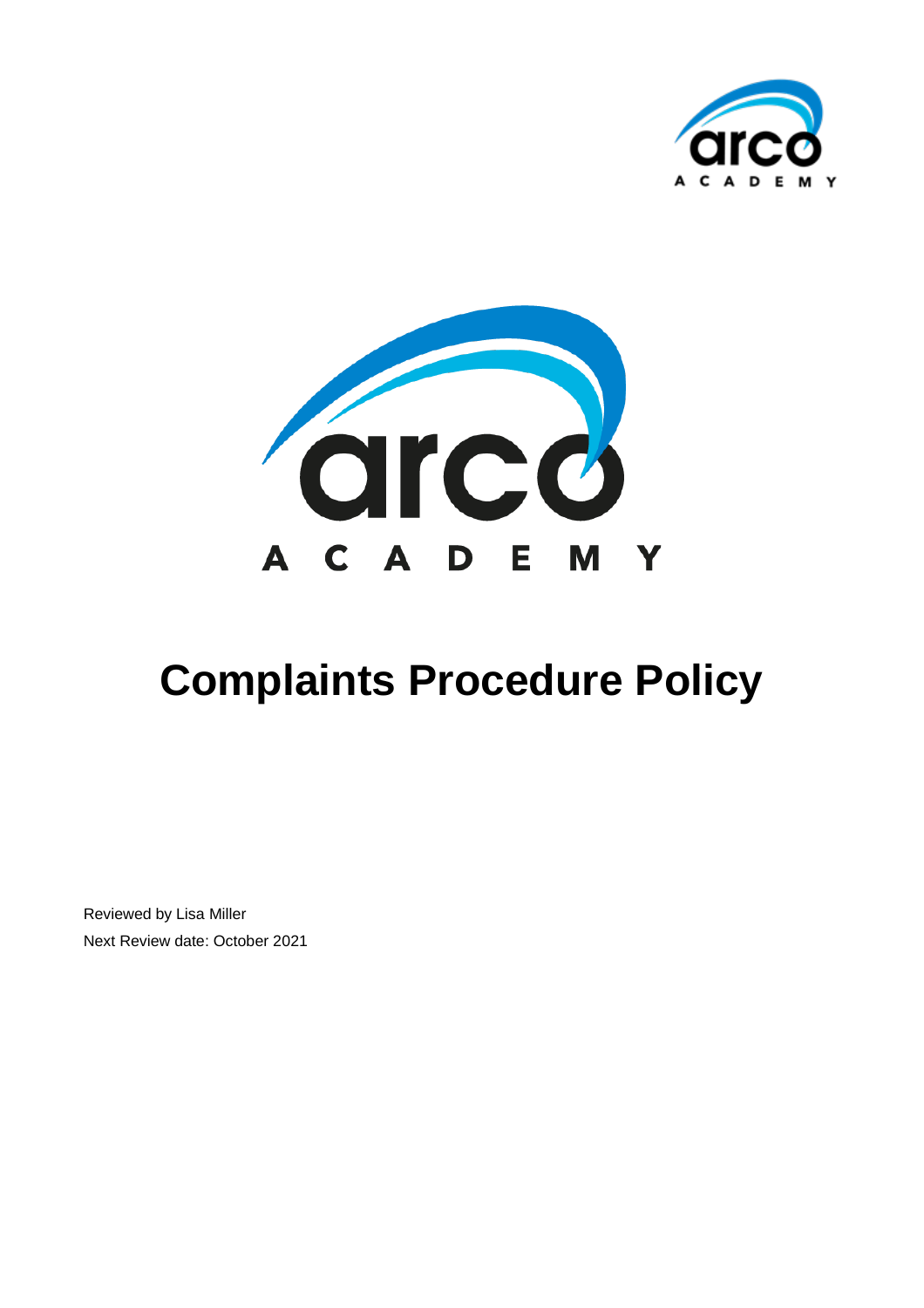

# **Contents**

<span id="page-1-0"></span>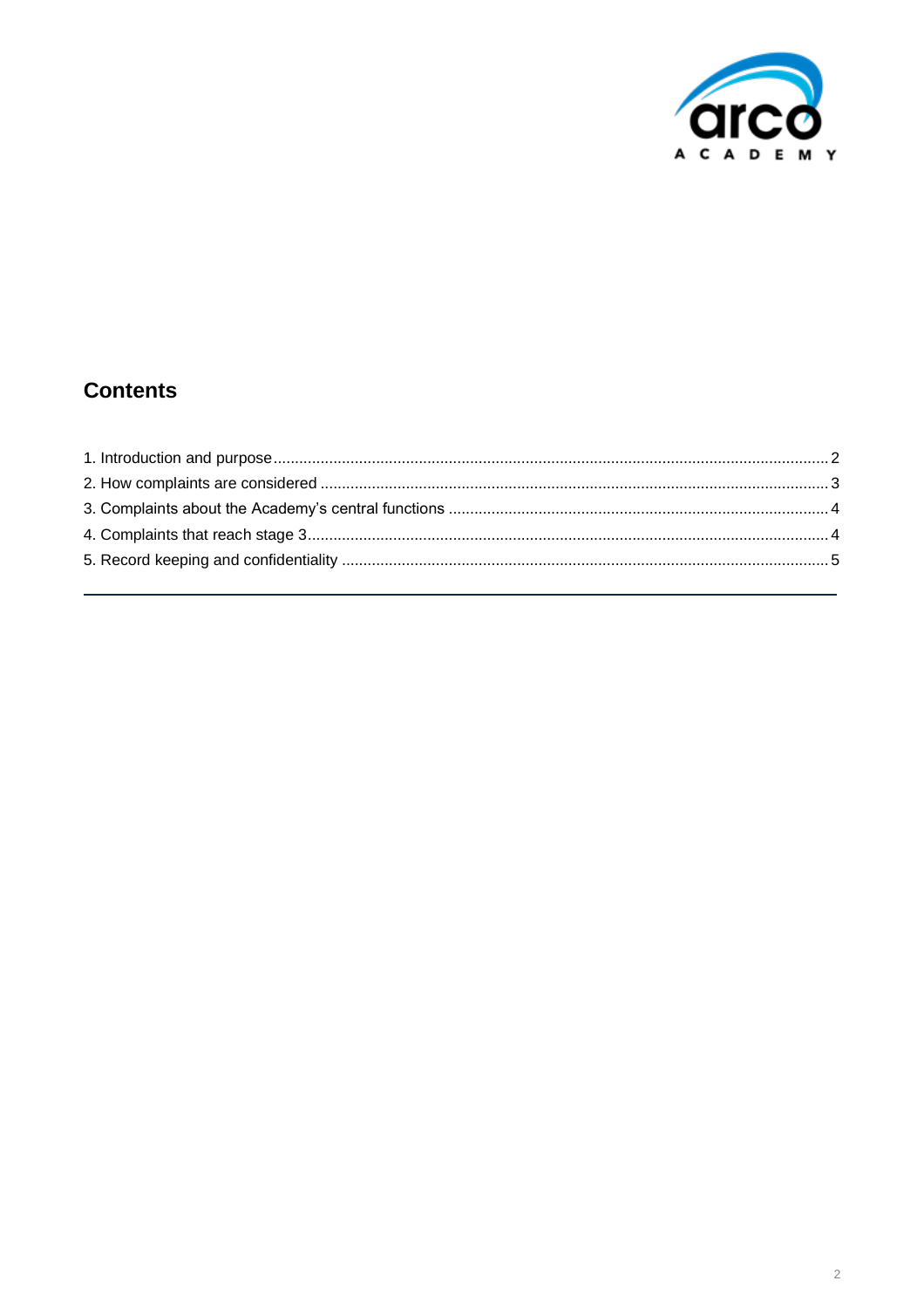

#### **Introduction and purpose**

Arco Academy prides itself on the quality of the education it offers and strives to maintain excellent relationships with all the people and organisations they deal with. Occasionally parents or other people who deal with Arco Academy may feel dissatisfied in some way with that experience. The purpose of this complaints procedure is to resolve those problems swiftly and effectively. Complaints from parents deserve particular attention, but this policy is intended to apply to complaints received from anyone.

There are a small number of matters which are not dealt with by this complaints procedure, because there are separate procedures, prescribed by law, for dealing with them. These include:

- $\Box$  Reviews of decisions to exclude pupils from a school
- $\Box$  Appeals against a decision not to admit a child to a school

## **How complaints are considered**

Arco Academy aims to resolve most complaints informally, and therefore the first stage of this complaints process is always an informal one. If this is not possible there are two further formal stages. So in summary the stages of the complaints procedure are:

- $\Box$  Stage 1: Informal consideration of the complaint
- $\Box$  Stage 2: Consideration by a senior officer
- $\Box$  Stage 3: Consideration by the Advisory Board panel.

On the rare occasions where complaints arise they will be dealt with by the staff of Arco Academy, including the Deputy Head at the informal stage. The Deputy Head of Arco Academy will deal with formal complaints at stage 2. Complaints that relate to Arco Academy's central functions will be considered by an officer of Arco Academy at the informal stage and a senior officer at stage 2. All complaints which reach stage 3 will be considered by The Advisory Board panel including an independent member.

#### Stage 1

At this stage the intention is to resolve the complaint informally. If you are unsure who is the most appropriate person in the Academy to discuss your complaint with, you should contact the Academy administrator who will be able to advise you.

On the rare occasions where it is not possible to resolve your complaint in a timely and informal manner then the complaint should be formalised as set out in stage 2 below.

#### Stage 2

a) If you are not satisfied with the outcome of stage 1, or your complaint has not been resolved in a timely manner, you may complain in writing to the Deputy Director. You should set out clearly your specific complaint, the reasons why you are not satisfied with the outcome of the informal process and what redress you seek.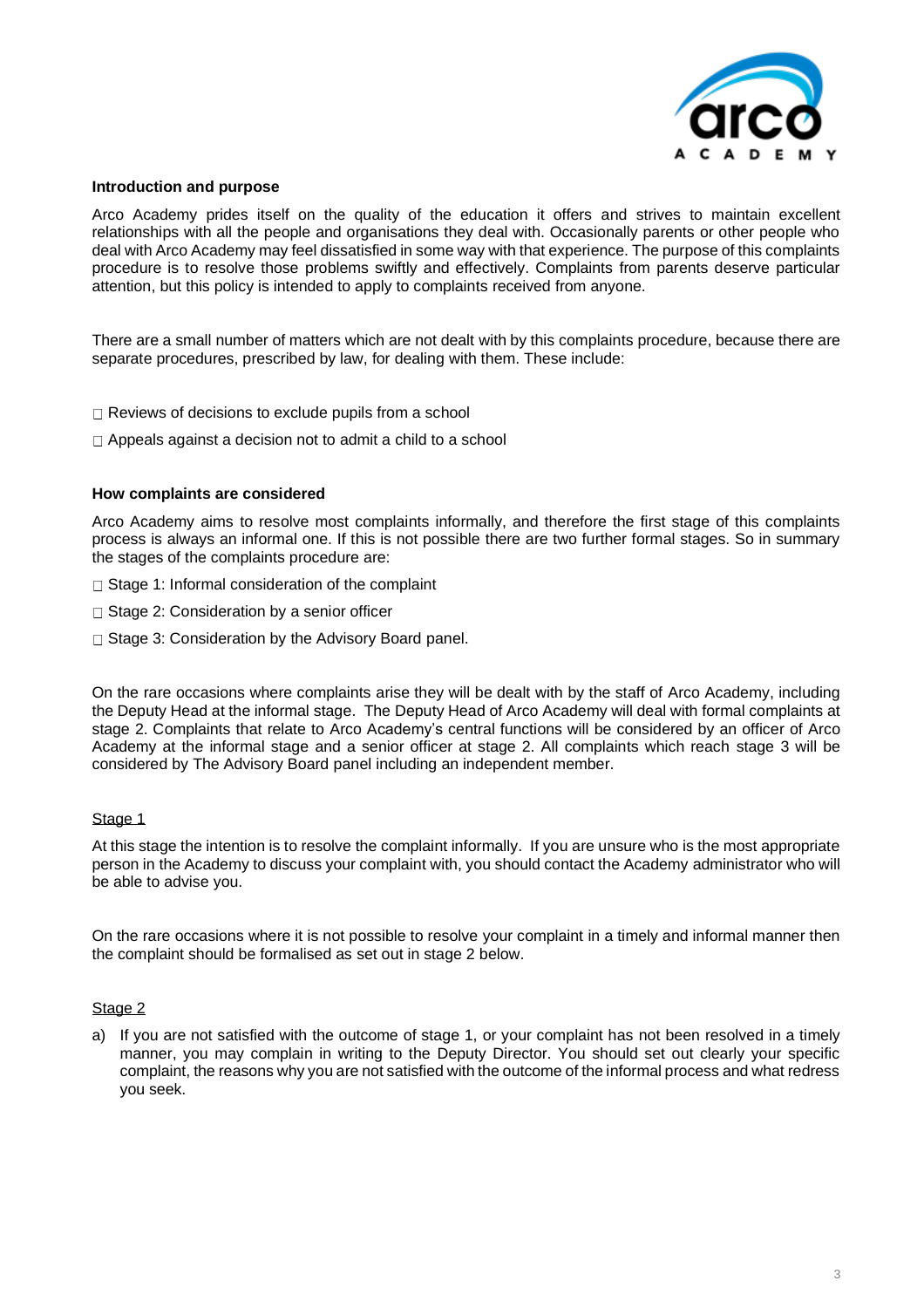

b) The Deputy Director will respond to your complaint within 10 term time days. This may be by holding a meeting with you or responding in writing. If a meeting is held, the Deputy Director will write to you afterwards to confirm the outcome of stage 2 within five term-time days of the meeting.

## **Complaints about the Academy's central functions**

It should be possible for most (if not all) complaints to be resolved by the officers responsible for the function that is the subject of the complaint. This is our primary aim and every effort will be made to ensure that this is the case. The following procedure will apply for stage 1 and stage 2.

## Stage 1

At this stage the intention is to resolve the complaint informally by speaking to the officer responsible for the function your complaint is about. If you are not already in contact with the appropriate officer, or you are unsure who that is, you should contact the Arco Administration, who will direct you to the appropriate officer.

On the rare occasions where it is not possible to resolve your complaint in a timely and informal manner then the complaint should be formalised as set out in stage 2 below.

## Stage 2

a) If you are not satisfied with the outcome of stage 1, or your complaint has not been resolved in a timely manner, you may complain in writing to the Deputy Director/ Director. The Arco Administrator will be able to advise you who this is. You should set out clearly your specific complaint, the reasons why you are not satisfied with the outcome of stage 1 and what redress you seek.

b) The Deputy Director/ Director will respond to your complaint within 10 term time days. This may be by holding a meeting with you or responding in writing. If a meeting is held then he or she will write to you afterwards to confirm the outcome of stage 2 within five term-time days of the meeting.

# **Complaints that reach stage 3**

In the unlikely event that, having exhausted stages 1 and 2 of the complaints process, it has not been possible to resolve the complaint, then you may complain using stage 3 of the process. It should be noted that stage 3 is the final stage of this complaints procedure and no further appeal or stage is available.

#### *Stage* 3 comprises the following:

a) Where you are not satisfied with the final decision of the Deputy Director/ Director in relation to your complaint you may complain in writing to the Chair Advisory Member (Paul Cleal) to the following email address: pcleal@arco.academy within 10 term time days of the conclusion of stage 2 (which will be the date of receipt of the formal response to stage 2). You should ensure that you clearly set out your specific complaint and the redress you seek.

b) A panel of at least three members will be appointed by the Director to hear the complaint, within 15 term time days of the formal complaint to the Director. The constitution of the panel will be decided by the Director. It will include an independent member. This will be someone who is not involved in the management, running or governance of Arco Academy or any of its schools.